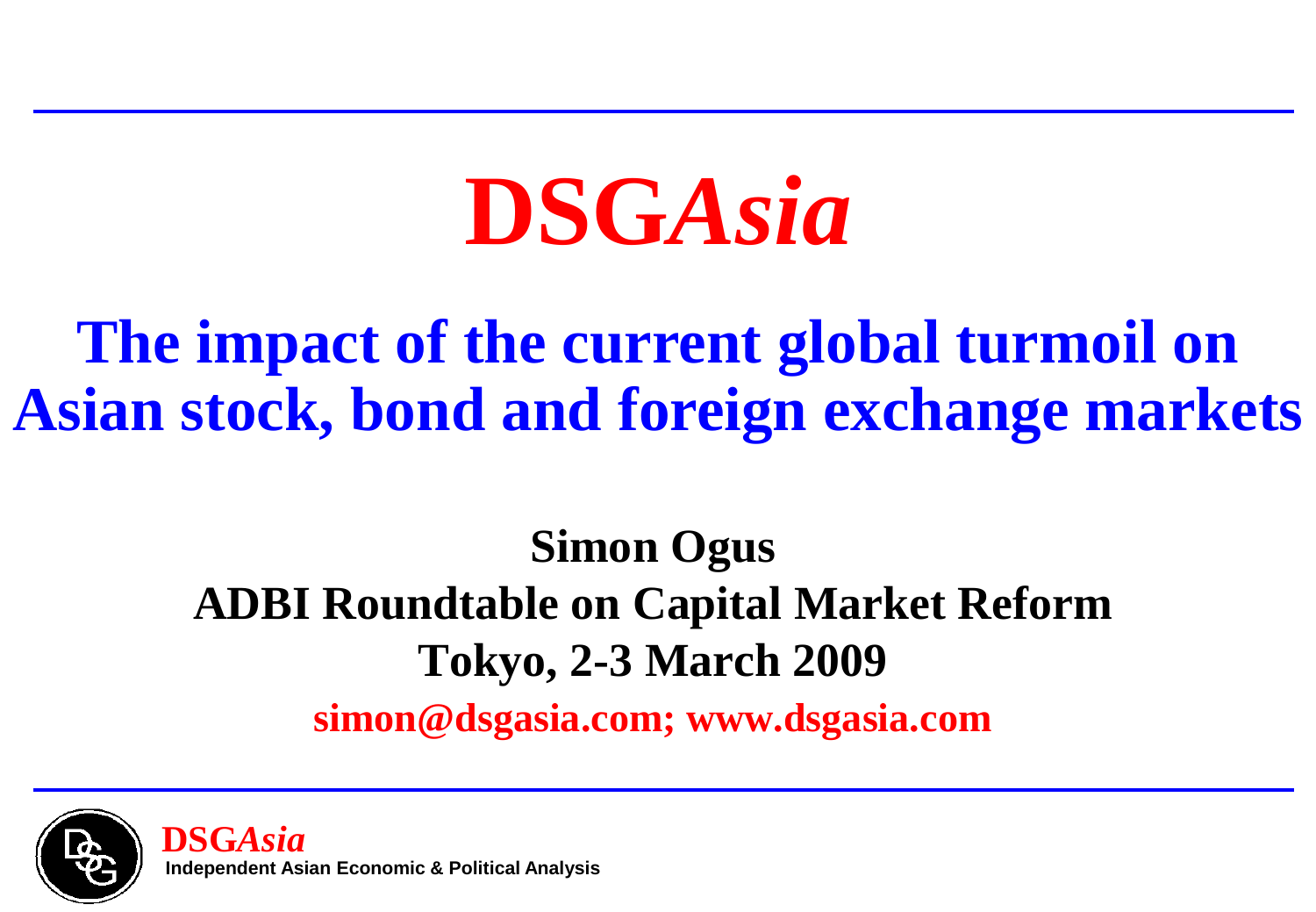## **DSG***Asia***'s two minute big picture view**

- **Asia was globalised on the way up and was going to decouple on the way down. Yeah right! The idea that the region was going to remain unscathed in the context of the collapse of the biggest credit Ponzi scheme of all time was always delusional. If anything we are and remain warrants on global growth**
- **Debt deflations are, well, deflationary. Bonds are not (yet) in a bubble and accelerated issuance will be easily accommodated. Let's hope the funds raised are deployed wisely! Inflation will come but not this year at least. Equity cheapness is illusory; it is the wrong part of the capital structure to be in at this juncture**
- **Banking systems in the West are pretty much insolvent and state injections of capital and nationalisations are only just beginning. The costs of the clean-up continue to be materially underestimated. An Asian-crisis type bill of 15-20% of global GDP, or USD7-10, trillion beckons**
- **Our greatest concern is the sign that a Japanese-style warehousing approach to bad assets and failed companies is being contemplated. This will be the difference between an extremely nasty few years and a decade or more of stagnation**
- **Whether recent policy responses in the West – many of which have hitherto been only theoretical constructs – work, remains to be seen. Great Depression Risk II may have fallen but is still around 20%**
- **Nevertheless, there is a case for Asia's "second round decoupling." Should the global economy stop getting**  worse later this year, the region's superior fundamentals should support relative outperformance in growth **and asset prices**
- **What are these superior fundamentals? Banking systems are largely liquid and solvent, balance of payments are generally strong, and the scope for fiscal expansion is material. Institutional capability to deploy effectively will be a crucial differentiating factor across the region**

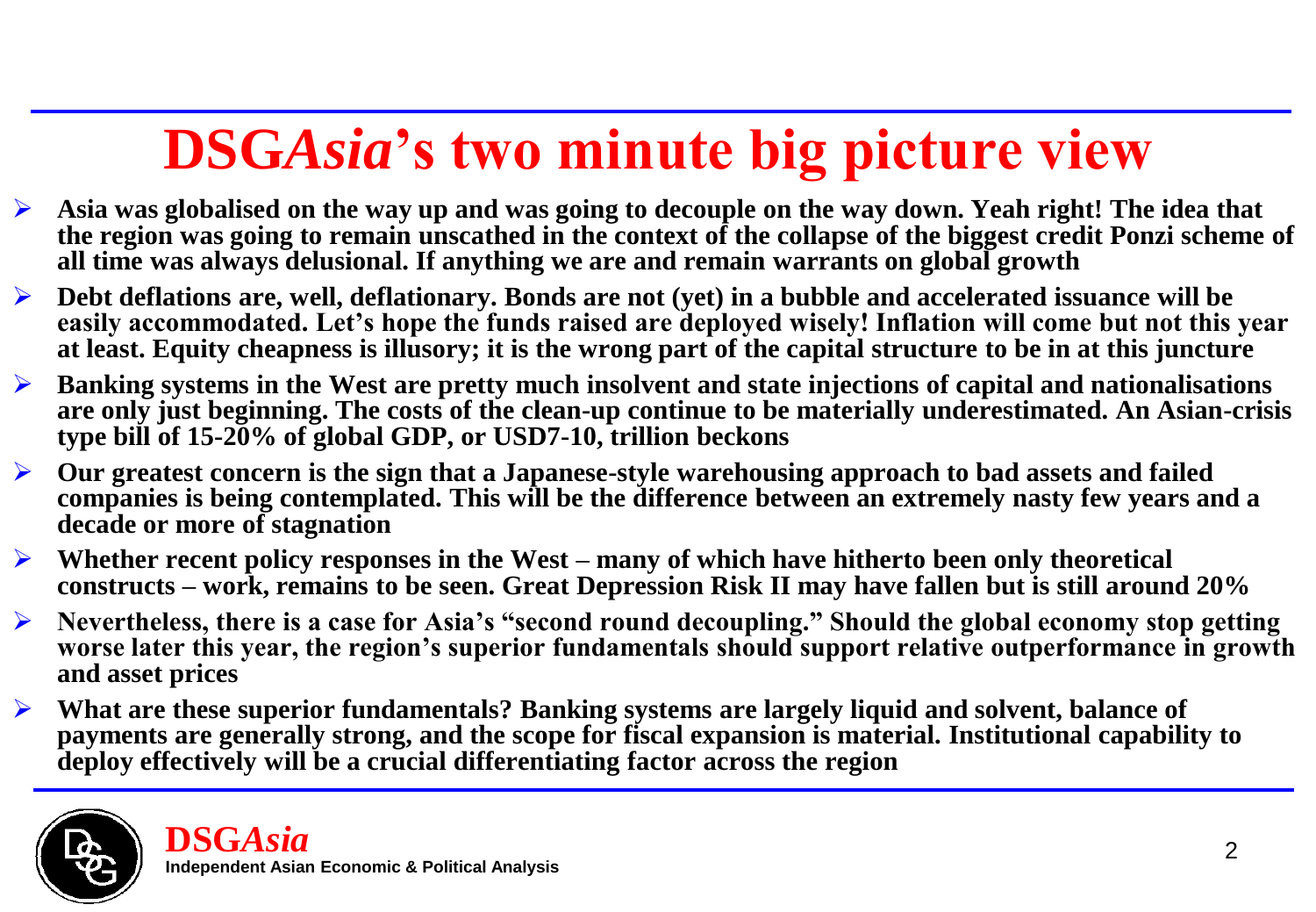#### **Where was the decoupling? Asia's micro analysts remain delusional**



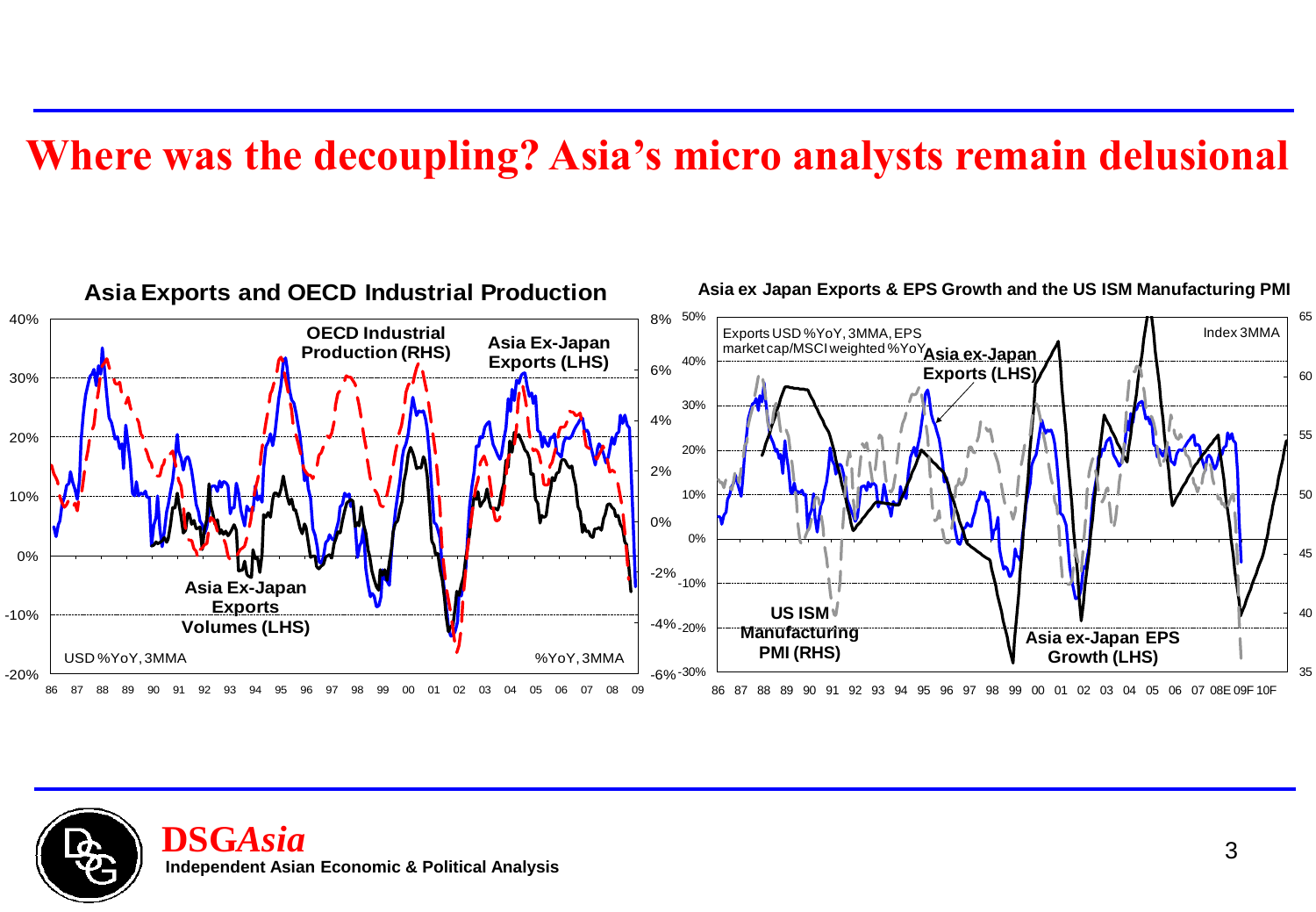### **Private credit will slow but liquidity sources seem pretty secure and credit crunches should be avoided. Korea is the worrying exception**



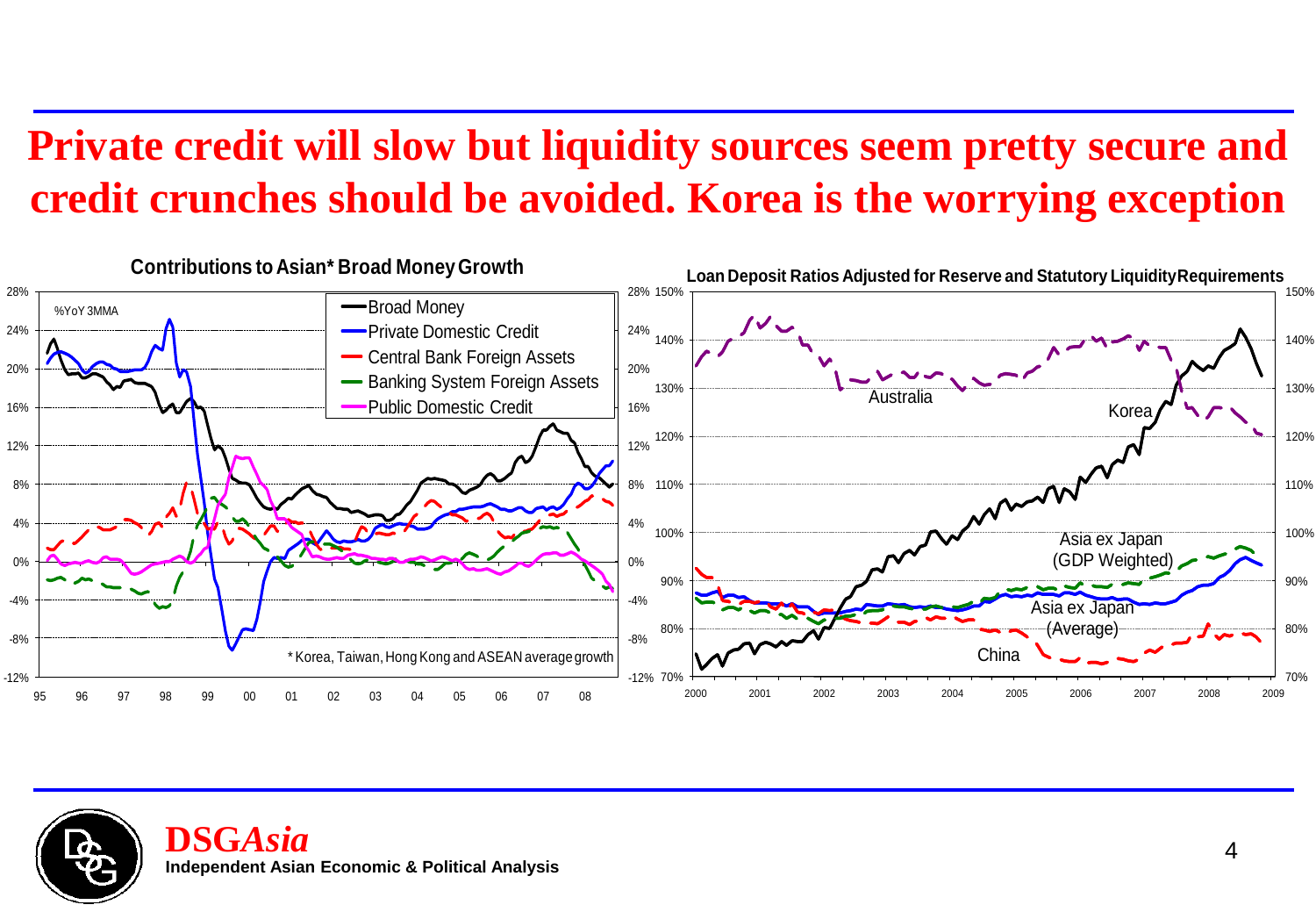#### **With inflation no longer a problem, there is plenty of scope for monetary easing across the region. Unlike elsewhere, corporate credit costs are not blowing out**



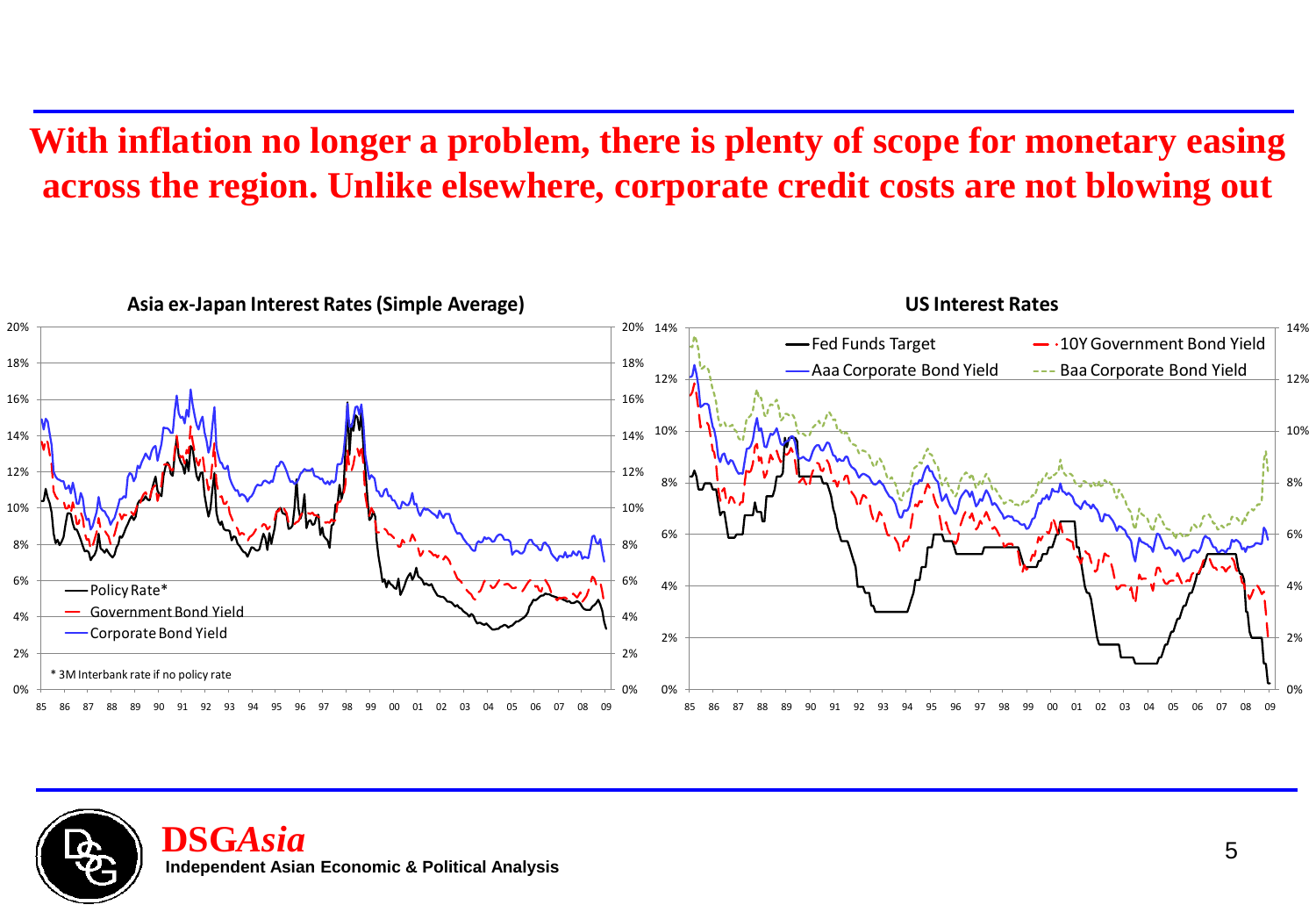#### **China's exchange rate advantage has ended. After recent moves, almost all of which were justified by fundamentals, few Asian currencies are out of line**



- **Last year's regional currency divergence trades were almost wholly justified by divergent BoP positions, albeit the imbalances were nowhere near 1997 magnitudes**
	- **Nominal realignments, position squaring and swap agreements have pretty much dealt with any problems**
		- **Asian units should be firm but in a strong dollar and weak external demand environment, appreciation pressures will be strongly resisted**
- **With the euro likely to become increasingly existentially challenged, the arguments for Asian currency union will be even harder to make**
- **Managed TWIs are probably the way to go but even here, coordination will be problematic**
- **Statements of solidarity are always worthy but the stark regional reality is that Mercantilism and Nationalism continue to reign**

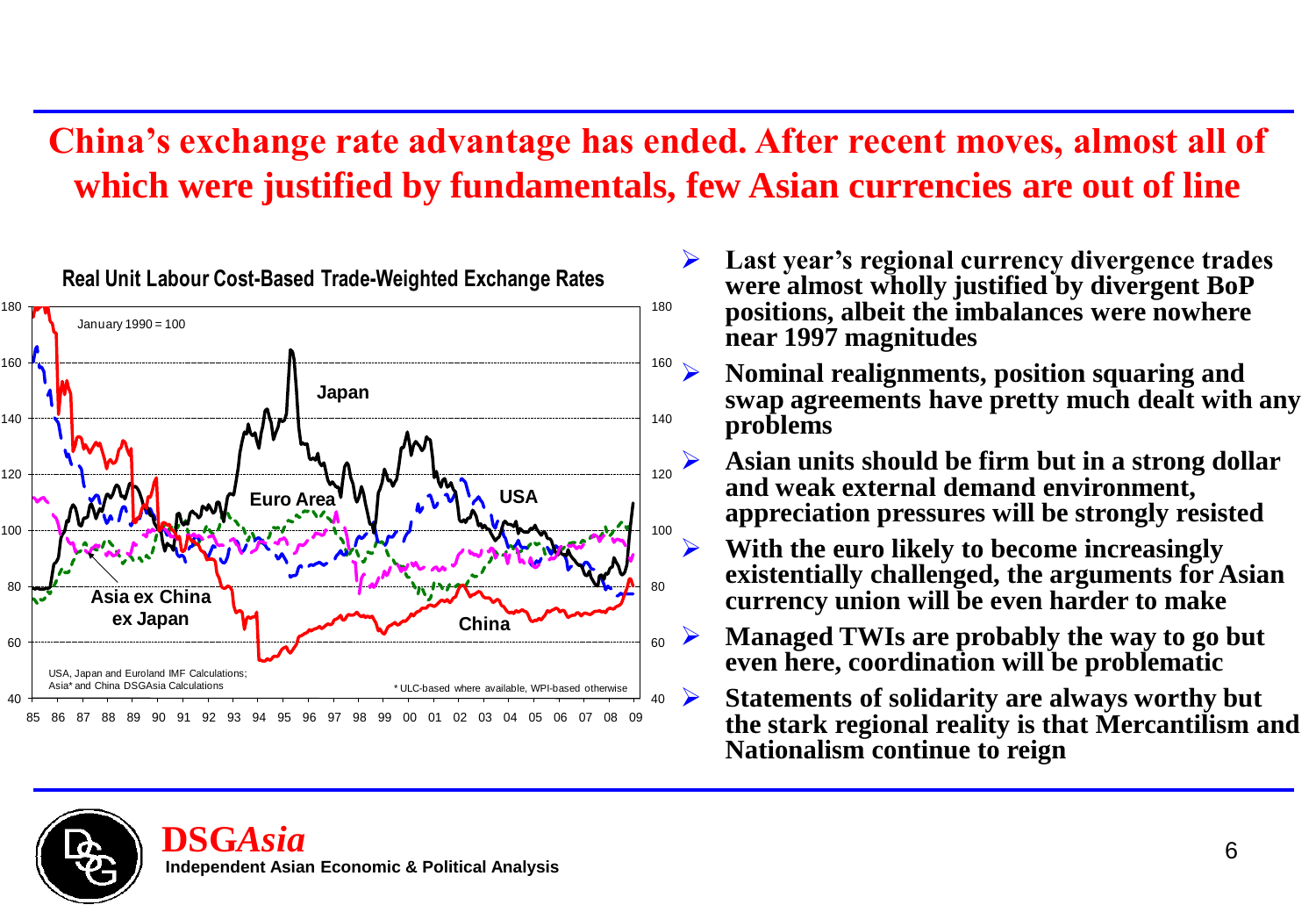





#### **Asia ex-Japan Historical and Cyclically Adjusted Price-Earnings Ratios**





**DSG***Asia* <sup>7</sup> **Independent Asian Economic & Political Analysis**